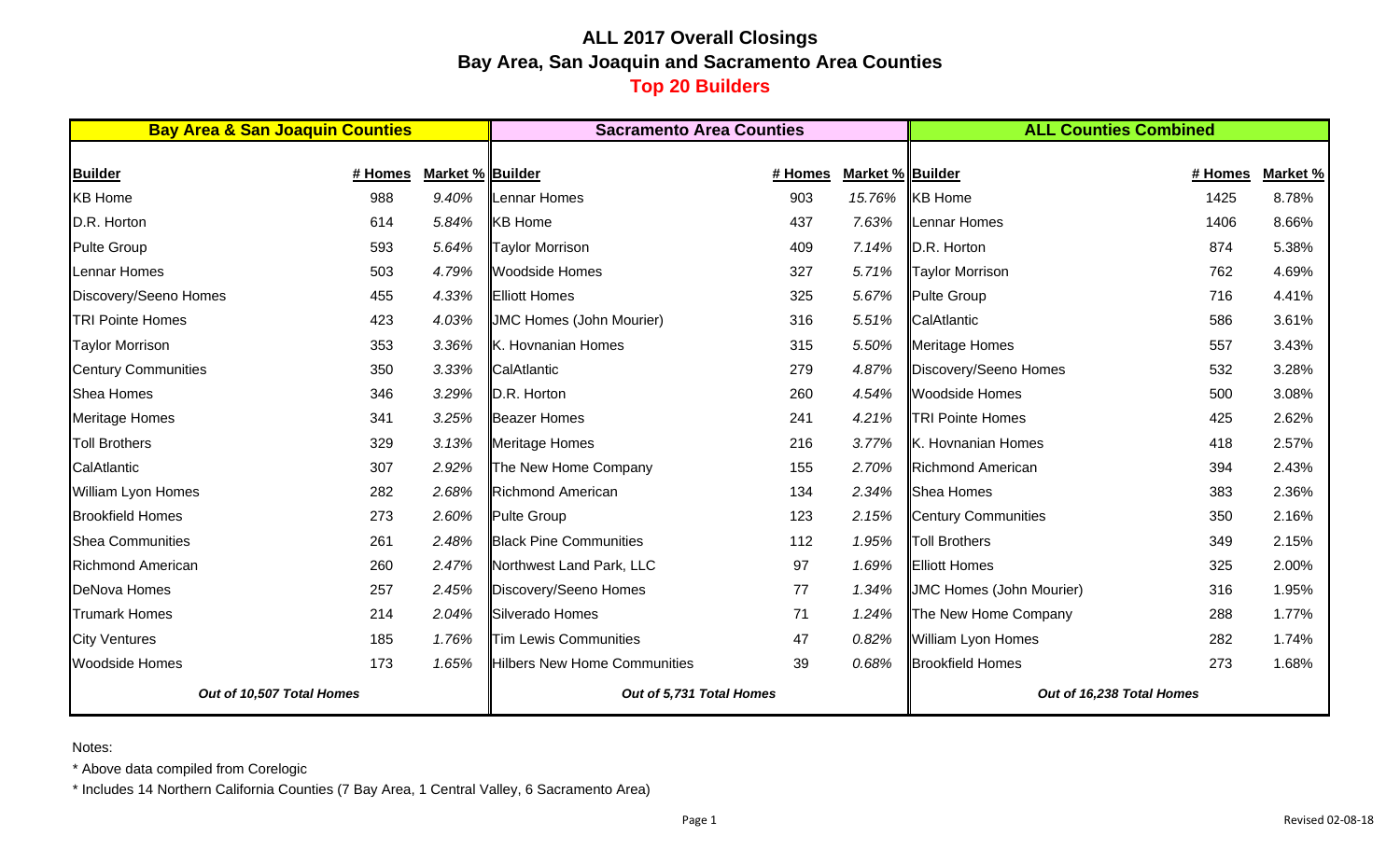#### **Top 20 Builders in Bay Area & San Joaquin Counties Combined**

**(Includes: Alameda, Contra Costa, Santa Clara, San Francisco, San Joaquin, Solano, San Mateo, Monterey, San Benito, and Sonoma)**

| <b>Builder</b>        | # Homes Market % Builder |       |                            | # Homes | Market % Builder |                         | # Homes | Market % Builder |                          |     | # Homes Market % |
|-----------------------|--------------------------|-------|----------------------------|---------|------------------|-------------------------|---------|------------------|--------------------------|-----|------------------|
| KB Home               | 988                      | 9.40% | <b>TRI Pointe Homes</b>    | 423     | 4.03%            | <b>Toll Brothers</b>    | 329     | 3.13%            | <b>Richmond American</b> | 260 | 2.47%            |
| D.R. Horton           | 614                      | 5.84% | Taylor Morrison            | 353     | 3.36%            | CalAtlantic             | 307     | 2.92%            | DeNova Homes             | 257 | 2.45%            |
| Pulte Group           | 593                      | 5.64% | <b>Century Communities</b> | 350     | 3.33%            | William Lyon Homes      | 282     | 2.68%            | <b>Trumark Homes</b>     | 214 | 2.04%            |
| Lennar Homes          | 503                      | 4.79% | Shea Homes                 | 346     | 3.29%            | <b>Brookfield Homes</b> | 273     | 2.60%            | City Ventures            | 185 | 1.76%            |
| Discovery/Seeno Homes | 455                      | 4.33% | Meritage Homes             | 341     | 3.25%            | Shea Communities        | 261     | 2.48%            | Woodside Homes           |     | 1.65%            |

*Out of 10,507 Total Homes*

## **ALL 2017**

#### **Top 20 Builders in Bay Area & San Joaquin Counties**

**(Includes: Alameda, Contra Costa, Santa Clara, San Francisco, San Joaquin, Solano, San Mateo, Monterey, San Benito, and Sonoma)**

| Alameda                     | # Homes |        | <b>Market % Contra Costa</b> | # Homes |        | <b>Market % Santa Clara</b> | # Homes | Market % | <b>San Francisco</b>           | # Homes | Market % |
|-----------------------------|---------|--------|------------------------------|---------|--------|-----------------------------|---------|----------|--------------------------------|---------|----------|
| <b>KB Home</b>              | 365     | 14.49% | <b>Toll Brothers</b>         | 325     | 18.15% | <b>Taylor Morrison</b>      | 252     | 14.88%   | <b>Trumark Homes</b>           | 170     | 21.36%   |
| D.R. Horton                 | 345     | 13.70% | Discovery/Seeno Homes        | 281     | 15.69% | <b>KB Home</b>              | 202     | 11.92%   | Tishman Speyer                 | 121     | 15.20%   |
| William Lyon Homes          | 278     | 11.04% | Pulte Group                  | 135     | 7.54%  | Pulte Group                 | 187     | 11.04%   | 401 Harrison Owner, LLC        | 75      | 9.42%    |
| Lennar Homes                | 257     | 10.20% | Kennedy Wilson/Emerald Fund  | 123     | 6.87%  | D.R. Horton                 | 130     | 7.67%    | Lennar Homes                   | 74      | 9.30%    |
| <b>TRI Pointe Homes</b>     | 217     | 8.61%  | DeNova Homes                 | 116     | 6.48%  | Lennar Homes                | 114     | 6.73%    | <b>Village Properties</b>      | 52      | 6.53%    |
| Shea Homes                  | 133     | 5.28%  | <b>Richmond American</b>     | 105     | 5.86%  | CalAtlantic                 | 109     | 6.43%    | CIM Group                      | 48      | 6.03%    |
| <b>Brookfield Homes</b>     | 114     | 4.53%  | <b>Shea Communities</b>      | 105     | 5.86%  | Meritage Homes              | 107     | 6.32%    | <b>Comstock Homes</b>          | 45      | 5.65%    |
| Pulte Group                 | 108     | 4.29%  | <b>TRI Pointe Homes</b>      | 94      | 5.25%  | <b>Brookfield Homes</b>     | 89      | 5.25%    | <b>Oyster Development Corp</b> | 45      | 5.65%    |
| <b>City Ventures</b>        | 97      | 3.85%  | <b>Taylor Morrison</b>       | 81      | 4.52%  | Dividend Homes              | 65      | 3.84%    | KB Home                        | 37      | 4.65%    |
| Meritage Homes              | 57      | 2.26%  | Kiper Homes                  | 79      | 4.41%  | <b>City Ventures</b>        | 61      | 3.60%    | <b>Habitat for Humanity</b>    | 25      | 3.14%    |
| <b>Summerhill Homes</b>     | 49      | 1.95%  | Signature Homes              | 58      | 3.24%  | K. Hovnanian Homes          | 61      | 3.60%    | <b>JS Sullivan Development</b> | 24      | 3.02%    |
| <b>Classic Communities</b>  | 48      | 1.91%  | Meritage Homes               | 46      | 2.57%  | Robson Homes                | 47      | 2.77%    | Peter Iwate                    | 22      | 2.76%    |
| Warmington Residential      | 46      | 1.83%  | <b>Brookfield Homes</b>      | 36      | 2.01%  | The New Home Company        | 46      | 2.72%    | Pacific Eagle Holdings         | 15      | 1.88%    |
| <b>Trumark Homes</b>        | 44      | 1.75%  | <b>Claremont Homes</b>       | 34      | 1.90%  | SummerHill Homes            | 40      | 2.36%    | Shipley Street, LLC            |         | 1.26%    |
| Landsea Homes               | 37      | 1.47%  | <b>KB Home</b>               | 27      | 1.51%  | <b>Classic Communities</b>  | 32      | 1.89%    | Finbar Brody                   |         | 0.88%    |
| Nuvera Homes                | 30      | 1.19%  | Shea Homes                   | 16      | 0.89%  | Silicon Sage                | 26      | 1.53%    | 7x7 Development                | 6       | 0.75%    |
| K. Hovnanian Homes          | 29      | 1.15%  | SummerHill Homes             | 15      | 0.84%  | Van Daele Homes             | 17      | 1.00%    | Anasazi Properties             |         | 0.50%    |
| <b>Extra Point Ventures</b> | 28      | 1.11%  | <b>Branagh Development</b>   | 14      | 0.78%  | <b>Signature Homes</b>      | 16      | 0.94%    | St. Anthony Real Estate        |         | 0.50%    |
| The New Home Company        | 23      | 0.91%  | <b>Lafferty Communities</b>  | 13      | 0.73%  | CIM Group                   | 14      | 0.83%    | 17th Street Associates         |         | 0.38%    |
| Elder Village Development   | 20      | 0.79%  | Lazares Development          | 13      | 0.73%  | Regis Homes                 | 14      | 0.83%    | <b>Belrich Partners</b>        |         | 0.38%    |

*Out of 2,519 Total Homes Out of 1,791 Total Homes Out of 1,694 Total Homes Out of 796 Total Homes*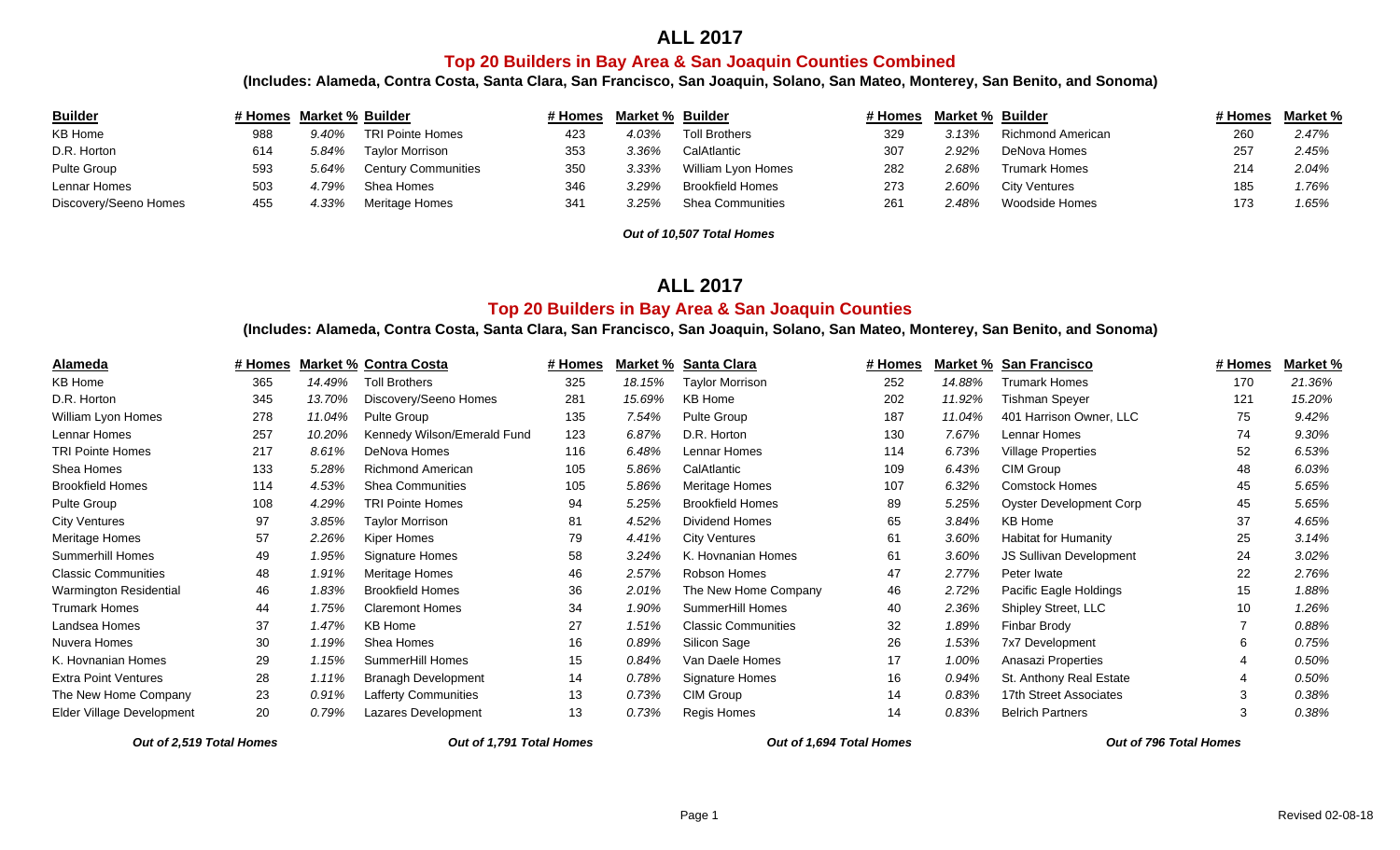## **Top 20 Builders in Bay Area & San Joaquin Counties**

**(Includes: Alameda, Contra Costa, Santa Clara, San Francisco, San Joaquin, Solano, San Mateo, Monterey, San Benito, and Sonoma)**

| San Joaquin                  | # Homes        | <b>Market % Solano</b> |                                | # Homes                |          | Market % San Mateo           | # Homes |                 | <b>Market % Monterey</b>         | # Homes        | Market % |
|------------------------------|----------------|------------------------|--------------------------------|------------------------|----------|------------------------------|---------|-----------------|----------------------------------|----------------|----------|
| CalAtlantic                  | 169            | 10.27%                 | Discovery/Seeno Homes          | 174                    | 20.40%   | <b>KB Home</b>               | 69      | 21.56%          | <b>Century Communities</b>       | 251            | 61.37%   |
| <b>FCB Homes</b>             | 163            | 9.91%                  | <b>Shea Communities</b>        | 156                    | 18.29%   | Shea Homes                   | 64      | 20.00%          | Shea Homes                       | 73             | 17.85%   |
| <b>KB Home</b>               | 153            | 9.30%                  | <b>Woodside Homes</b>          | 104                    | 12.19%   | The New Home Company         | 36      | 11.25%          | Legacy Homes                     | 32             | 7.82%    |
| <b>Pulte Group</b>           | 148            | 9.00%                  | DeNova Homes                   | 71                     | 8.32%    | Lennar Homes                 | 33      | 10.31%          | Creekbridge Homes                | 25             | 6.11%    |
| Raymus Homes                 | 101            | 6.14%                  | Meritage Homes                 | 62                     | 7.27%    | PanCal Homes                 | 26      | 8.13%           | <b>Wathen Castanos Homes</b>     | 10             | 2.44%    |
| D.R. Horton                  | 85             | 5.17%                  | <b>Richmond American</b>       | 55                     | 6.45%    | <b>City Ventures</b>         | 16      | 5.00%           | <b>CHISPA Housing</b>            | 5              | 1.22%    |
| Kiper Homes                  | 74             | 4.50%                  | D.R. Horton                    | 51                     | 5.98%    | <b>Pulte Group</b>           | 15      | 4.69%           | Renasci Development              | 5              | 1.22%    |
| Richmond American            | 72             | 4.38%                  | <b>TRI Pointe Homes</b>        | 46                     | 5.39%    | S&J Properties, LLC          | 12      | 3.75%           | Rogge Homes, LP                  |                | 0.98%    |
| <b>Meritage Homes</b>        | 69             | 4.19%                  | <b>Brookfield Homes</b>        | 34                     | 3.99%    | <b>Classic Communities</b>   | 11      | 3.44%           | Zalez, LLC                       | 3              | 0.73%    |
| <b>Woodside Homes</b>        | 69             | 4.19%                  | <b>Citation Homes Northern</b> | 28                     | 3.28%    | <b>NEXGEN Builders</b>       | 10      | 3.13%           | Coastal Development Company, LLC |                | 0.24%    |
| DeNova Homes                 | 68             | 4.13%                  | Lennar Homes                   | 25                     | 2.93%    | Kenmark                      | 8       | 2.50%           |                                  |                |          |
| <b>Atherton Homes</b>        | 67             | 4.07%                  | CalAtlantic                    | 16                     | 1.88%    | Gum Street Management, LLC   | 7       | 2.19%           |                                  |                |          |
| <b>TRI Pointe Homes</b>      | 66             | 4.01%                  | Davidon Homes                  | 11                     | 1.29%    | Romkon                       | 5       | 1.56%           |                                  |                |          |
| Van Daele Homes              | 50             | 3.04%                  | Shea Homes                     | 11                     | 1.29%    | <b>Edenbridge Homes</b>      | 4       | 1.25%           |                                  |                |          |
| Shea Homes                   | 49             | 2.98%                  | <b>KB Home</b>                 | 4                      | 0.47%    | <b>Lafferty Communities</b>  | 4       | 1.25%           |                                  |                |          |
| Legacy Homes                 | 37             | 2.25%                  | Vista La Terraza, LLC          | 4                      | 0.47%    |                              |         |                 |                                  |                |          |
| <b>Tim Lewis Communities</b> | 32             | 1.95%                  | <b>Harbor Park</b>             |                        | 0.12%    |                              |         |                 |                                  |                |          |
| Caresco Homes                | 26             | 1.58%                  |                                |                        | 0.00%    |                              |         |                 |                                  |                |          |
| Lafferty Communities         | 23             | 1.40%                  |                                |                        |          |                              |         |                 |                                  |                |          |
| Signature Homes              | 23             | 1.40%                  |                                |                        |          |                              |         |                 |                                  |                |          |
| Out of 1,645 Total Homes     |                |                        |                                | Out of 853 Total Homes |          | Out of 320 Total Homes       |         |                 | Out of 409 Total Homes           |                |          |
| <b>San Benito</b>            | # Homes        |                        | Market % San Benito            | # Homes                | Market % | Sonoma                       | # Homes | Market % Sonoma |                                  | # Homes        | Market % |
| <b>Century Communities</b>   | 99             | 49.50%                 |                                |                        |          | <b>KB Home</b>               | 102     | 36.43%          | Acacia Associates                | 3              | 1.07%    |
| Anderson Homes               | 35             | 17.50%                 |                                |                        |          | <b>Signature Homes</b>       | 48      | 17.14%          | <b>Focus Realty Services</b>     | $\overline{2}$ | 0.71%    |
| <b>KB Home</b>               | 29             | 14.50%                 |                                |                        |          | <b>Richmond American</b>     | 28      | 10.00%          |                                  |                |          |
| K. Hovnanian Homes           | 13             | 6.50%                  |                                |                        |          | Synergy Group                | 20      | 7.14%           |                                  |                |          |
| Legacy Homes                 | 13             | 6.50%                  |                                |                        |          | <b>Ryder Homes</b>           | 19      | 6.79%           |                                  |                |          |
| Kiper Homes                  | 9              | 4.50%                  |                                |                        |          | <b>Comstock Homes</b>        | 17      | 6.07%           |                                  |                |          |
| Bisceglia & Associates Inc   | $\overline{2}$ | 1.00%                  |                                |                        |          | <b>Morgan Properties</b>     | 14      | 5.00%           |                                  |                |          |
|                              |                |                        |                                |                        |          | <b>City Ventures</b>         | 11      | 3.93%           |                                  |                |          |
|                              |                |                        |                                |                        |          | Skyhawk Development          | 11      | 3.93%           |                                  |                |          |
|                              |                |                        |                                |                        |          | Meadow Creek Associates, LLC | 5       | 1.79%           |                                  |                |          |

*Out of 200 Total Homes*

*Out of 280 Total Homes*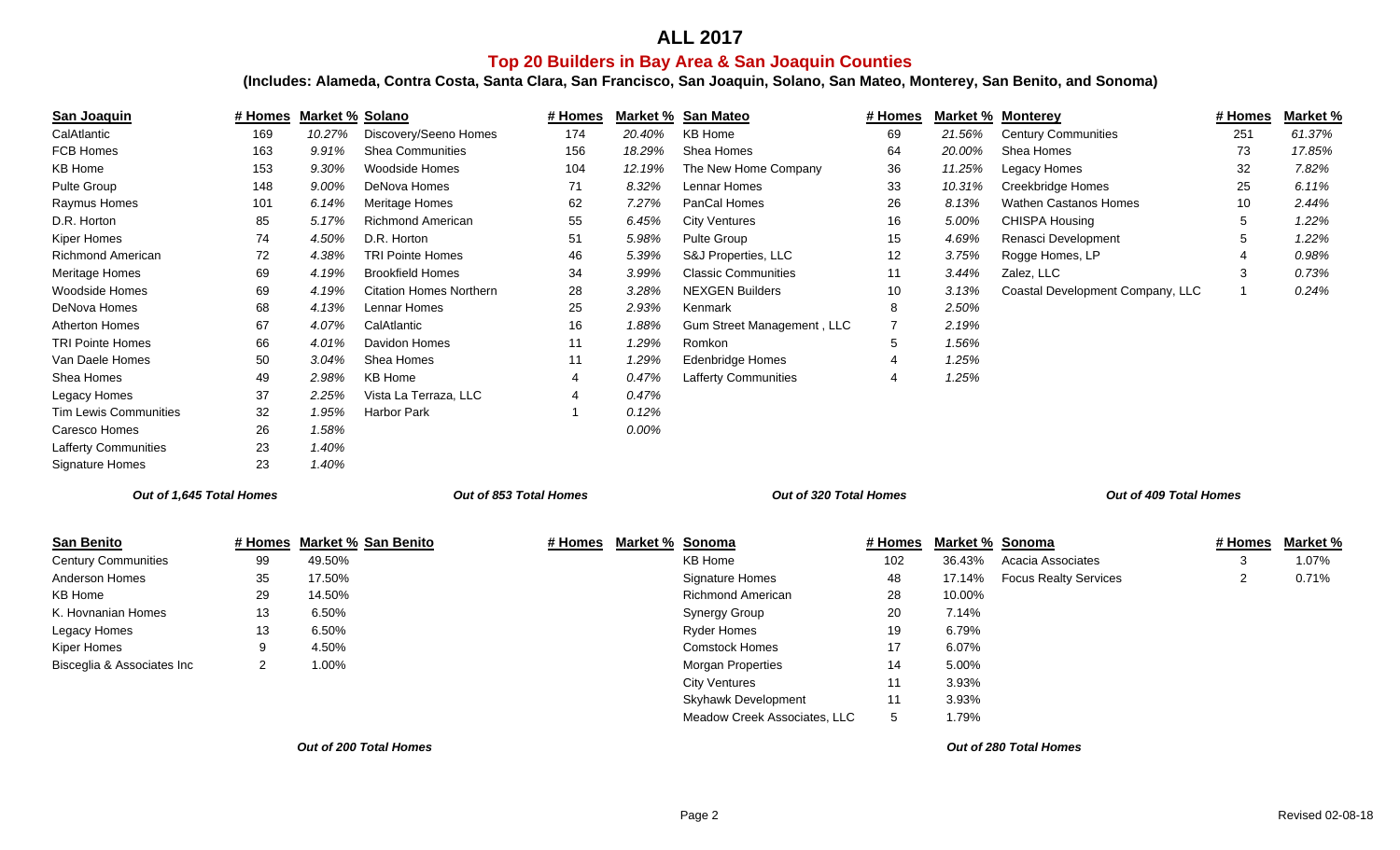**Top 20 Builders in Sacramento Area Counties Combined**

**(Includes: El Dorado, Placer, Sacramento, Sutter, Yolo, and Yuba)**

| <b>Builder</b>         |     | # Homes Market % Builder |                                 | ≇ Homes i | Market % Builder |                               | # Homes | Market % Builder |                                     | # Homes Market % |
|------------------------|-----|--------------------------|---------------------------------|-----------|------------------|-------------------------------|---------|------------------|-------------------------------------|------------------|
| Lennar Homes           | 903 | 15.76%                   | <b>JMC Homes (John Mourier)</b> | 316       | 5.51%            | Meritage Homes                | 216     | 3.77%            | Northwest Land Park, LLC            | 1.69%            |
| KB Home                | 437 | 7.63%                    | Hovnanian Homes                 | 315       | 5.50%            | The New Home Company          | 155     | 2.70%            | Discovery/Seeno Homes               | 1.34%            |
| <b>Taylor Morrison</b> | 409 | 14%                      | CalAtlantic                     | 279       | 4.87%            | Richmond American             | 134     | ?.34%            | Silverado Homes                     | 1.24%            |
| Woodside Homes         | 327 | 5.71%                    | D.R. Horton                     | 260       | 4.54%            | Pulte Group                   | 123     | 2.15%            | <b>Tim Lewis Communities</b>        | 0.82%            |
| <b>Elliott Homes</b>   | 325 | 5.67%                    | Beazer Homes                    | 241       | 4.21%            | <b>Black Pine Communities</b> | 112     | 1.95%            | <b>Hilbers New Home Communities</b> | 0.68%            |

*Out of 5731 Total Homes*

### **ALL 2017**

#### **Top 20 Builders in Sacramento Area Counties**

#### **(Includes: El Dorado, Placer, Sacramento, Sutter, Yolo, and Yuba)**

| El Dorado                         | # Homes | Market % | <b>Placer</b>                         | # Homes | Market % | <b>Sacramento</b>                 | # Homes | Market % | <b>Sutter</b>          | # Homes | Market % |
|-----------------------------------|---------|----------|---------------------------------------|---------|----------|-----------------------------------|---------|----------|------------------------|---------|----------|
| Lennar Homes                      | 301     | 49.83%   | <b>JMC Homes (John Mourier)</b>       | 277     | 15.45%   | Lennar Homes                      | 386     | 14.41%   | Interwest Homes        | 22      | 61.11%   |
| CalAtlantic                       | 77      | 12.75%   | Taylor Morrison                       | 171     | 9.54%    | <b>KB Home</b>                    | 306     | 11.42%   | <b>Cresleigh Homes</b> | 14      | 38.89%   |
| Silverado Homes                   | 34      | 5.63%    | CalAtlantic                           | 163     | 9.09%    | K. Hovnanian Homes                | 281     | 10.49%   |                        |         |          |
| K. Hovnanian Homes                | 25      | 4.14%    | Meritage Homes                        | 157     | 8.76%    | <b>Beazer Homes</b>               | 240     | 8.96%    |                        |         |          |
| <b>Taylor Morrison</b>            | 24      | 3.97%    | Lennar Homes                          | 150     | 8.37%    | <b>Woodside Homes</b>             | 208     | 7.76%    |                        |         |          |
| <b>KB Home</b>                    | 23      | 3.81%    | <b>Elliott Homes</b>                  | 129     | 7.19%    | <b>Taylor Morrison</b>            | 199     | 7.43%    |                        |         |          |
| The New Home Company              | 23      | 3.81%    | Pulte Group                           | 122     | 6.80%    | <b>Elliott Homes</b>              | 196     | 7.32%    |                        |         |          |
| Renasci Development               | 22      | 3.64%    | Woodside Homes                        | 118     | 6.58%    | <b>Richmond American</b>          | 111     | 4.14%    |                        |         |          |
| <b>Premier United Communities</b> | 20      | 3.31%    | KB Home                               | 102     | 5.69%    | Northwest Land Park, LLC          | 97      | 3.62%    |                        |         |          |
| <b>Toll Brothers</b>              | 20      | 3.31%    | D.R. Horton                           | 83      | 4.63%    | D.R. Horton                       | 83      | 3.10%    |                        |         |          |
| Meritage Homes                    | 9       | 1.49%    | <b>Black Pine Communities</b>         | 52      | 2.90%    | The New Home Company              | 72      | 2.69%    |                        |         |          |
| Ridge 45, LLC                     | 8       | 1.32%    | <b>Tim Lewis Communities</b>          | 47      | 2.62%    | <b>Black Pine Communities</b>     | 60      | 2.24%    |                        |         |          |
| Tamarack Meadows, LLC             | 5       | 0.83%    | Signature Homes                       | 39      | 2.18%    | Silverado Homes                   | 37      | 1.38%    |                        |         |          |
| Shepherds Trail, LLC              | 4       | 0.66%    | New Martis Partners, LLC              | 27      | 1.51%    | The Village at Fair Oaks, LLC     | 33      | 1.23%    |                        |         |          |
| Schweitzer Built, Inc.            | 3       | 0.50%    | Riverland Homes Inc.                  | 27      | 1.51%    | Westmark Partners, LP             | 30      | 1.12%    |                        |         |          |
| Parker Development                | 2       | 0.33%    | <b>Richmond American</b>              | 23      | 1.28%    | <b>Westline Homes</b>             | 27      | 1.01%    |                        |         |          |
| <b>AKT Promontory</b>             |         | 0.17%    | Cresleigh Homes                       | 20      | 1.12%    | <b>Gold Creek Homes</b>           | 23      | 0.86%    |                        |         |          |
| McGill Construction, Inc.         |         | 0.17%    | Towne Development of Sacramento, Inc. | 18      | 1.00%    | MBK Homes Northern Ca Ltd         | 20      | 0.75%    |                        |         |          |
| PanCal Homes                      |         | 0.17%    | <b>Premier United Communities</b>     | 15      | 0.84%    | Artisan Homes                     | 17      | 0.63%    |                        |         |          |
| <b>Stix Development</b>           |         | 0.17%    | <b>Real Capital Solutions</b>         | 11      | 0.61%    | <b>Fairgate Property Partners</b> | 17      | 0.63%    |                        |         |          |

*Out of 604 Total Homes Out of 1793 Total Homes Out of 1158 Total Homes Out of 36 Total Homes*

Out of 36 Total Homes